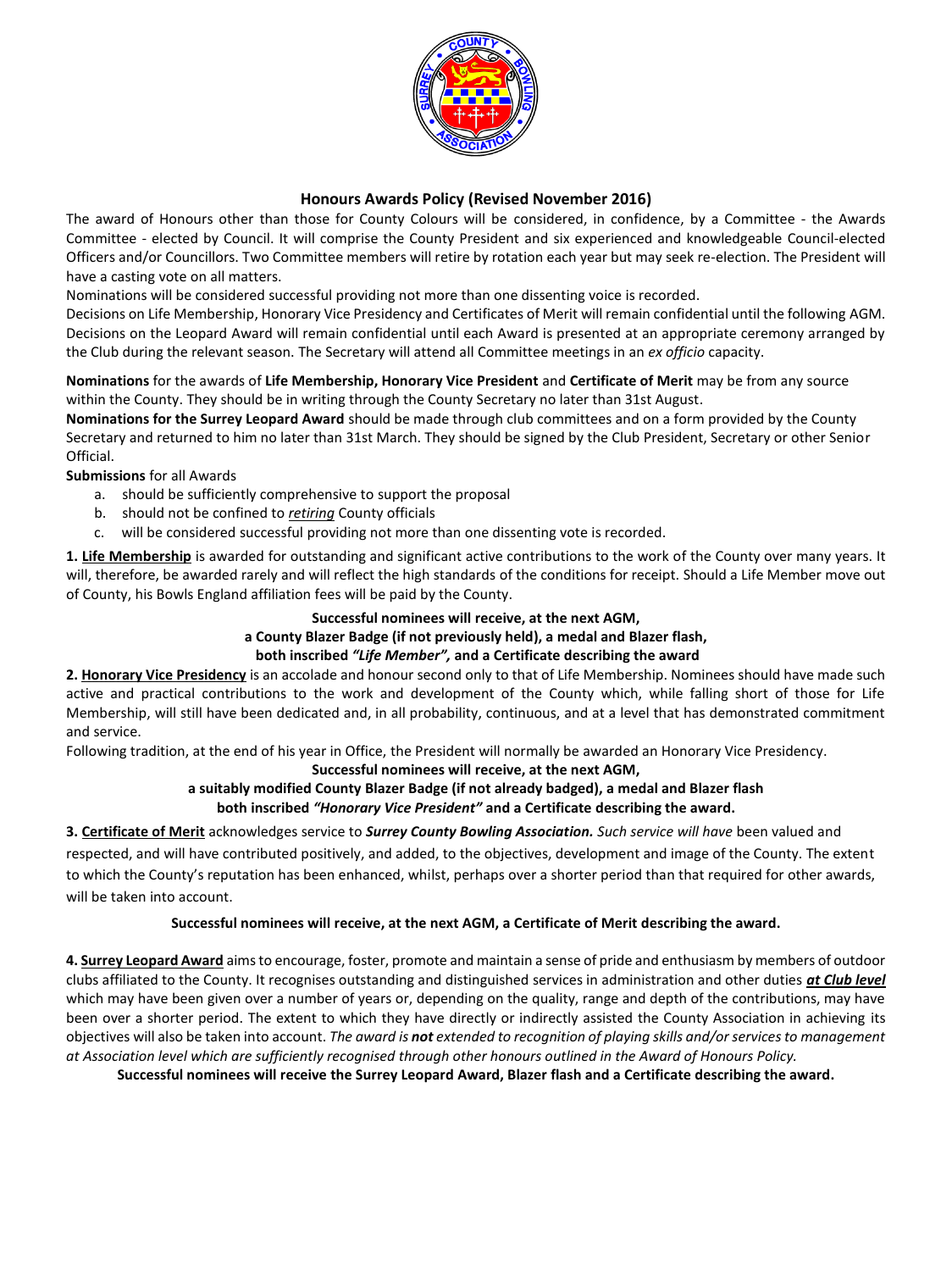### **5. County Colours**

The Council will award County Badges and Ties in accordance with the various competitions, as set out hereunder, to any player who in the:-

- i. *Open County Singles* reaches the last eight
- ii. *2 Wood Singles-* reaches the Semi-Final
- iii. *Pairs* reaches the last eight *pairs*
- iv. *Triples* reaches the last four *triples*
- v. *Fours* reaches the last four *fours*
- vi. *Senior Fours* reaches the Final

*NB- To qualify for a County Badge in the County Pairs, Triples and Fours Competitions, a player must play in at least six winning rounds which may include byes and walk-overs. Should there be insufficient entries to ensure six winning rounds including byes and walkovers the player must reach the Final".*

- *vii.* Secretaries *competition - reaches the final*
- *viii. Unbadged Singles* competition reaches the last eight

*ix. Middleton Cup* - shall be selected, and plays in, the County team and, after he has played five such matches. Such player, however, shall be awarded, and entitled to wear, a County tie immediately before his first game. Should the player still be involved in the Unbadged Singles Competition at the time he qualifies for his badge in this manner, he shall be entitled to continue in that competition in accordance with Bye-Law XI (1)

*x. Champion of Champions* - reaches the *final*

- *xi. Bowls England Under 25s Double Rink* competition plays in at least four rounds, *including the National Final*
- *xii. Bowls England National Junior Singles* competition reaches the *final*
- *xiii. Bowls England 55 and over National Singles* competition reaches the *final*
- *xiv. Bowls England 55 and over National Pairs* competition reaches the *final*
- *xv. Bowls England Double Fours Championship* competition reaches the *final*
- *xvi. Bowls England Champion of Champions* competition reaches the *final*
- *xvii. Bowls England Mixed Pairs* competition reaches the *final after playing in at least four rounds*
- *xviii. Bowls England Mixed Fours* competition reaches the *final after playing in at least four rounds*
- *xix .Bowls England Family Pairs competition – reaches the final after playing at least four rounds.*
- *xx. Bowls England Junior Champion of Champions* competition *reaches the final after playing in at least four rounds*
- *xxi. Bowls England Top Club Competition reaches the Final after playing in at least four rounds*
- *xxii. Bowls England Tony Allcock National Mixed Club O60 Competition reaches the final after playing in at least four rounds.*
- *xxiii. To attain the Under 25 County Blazer badge, the recipient has to play in a minimum of 3 County or Association matches at Under 25 level.*

A player who plays for the County who has not been selected to play by the County Selection Committee, nor received an official notice from the Secretary or Hon Match Secretary, shall not receive a County Badge as a result of his having participated in a County Match.

A player who is unbadged and who is selected for, and plays in, a Home Counties League match will NOT receive a County Badge, but he will be entitled to wear the County Tie while he plays in such matches.

Upon election to the office of Junior Vice President, should the Officer be "unbadged", he shall be entitled to wear the crest of the County with a flash "JV President", to be replaced by a "SV President" flash the following year upon election to the Office, and by a "President" flash the following year on election to the Office.

Upon appointment to the offices of Secretary and Hon Match Secretary respectively, should the Officer be "unbadged", he shall be entitled to wear the crest of the County with, in the case of the Secretary, a flash "Secretary" attached thereto plus a medallion so inscribed; in the case of the Hon Match Secretary, a medallion so inscribed.

All Councillors and Officers shall be entitled to wear the County Tie.

In order that Surrey representatives in the national finals can wear the County Blazer Badge and County Tie, provided they have qualified, these will be presented to them by the County President on Finals Day. Third place qualifiers will receive their County Badge and Tie at the completion of the play-offs. Other players who have qualified for a County Badge will be presented with it, together with a County Tie, when they play in their first County match.